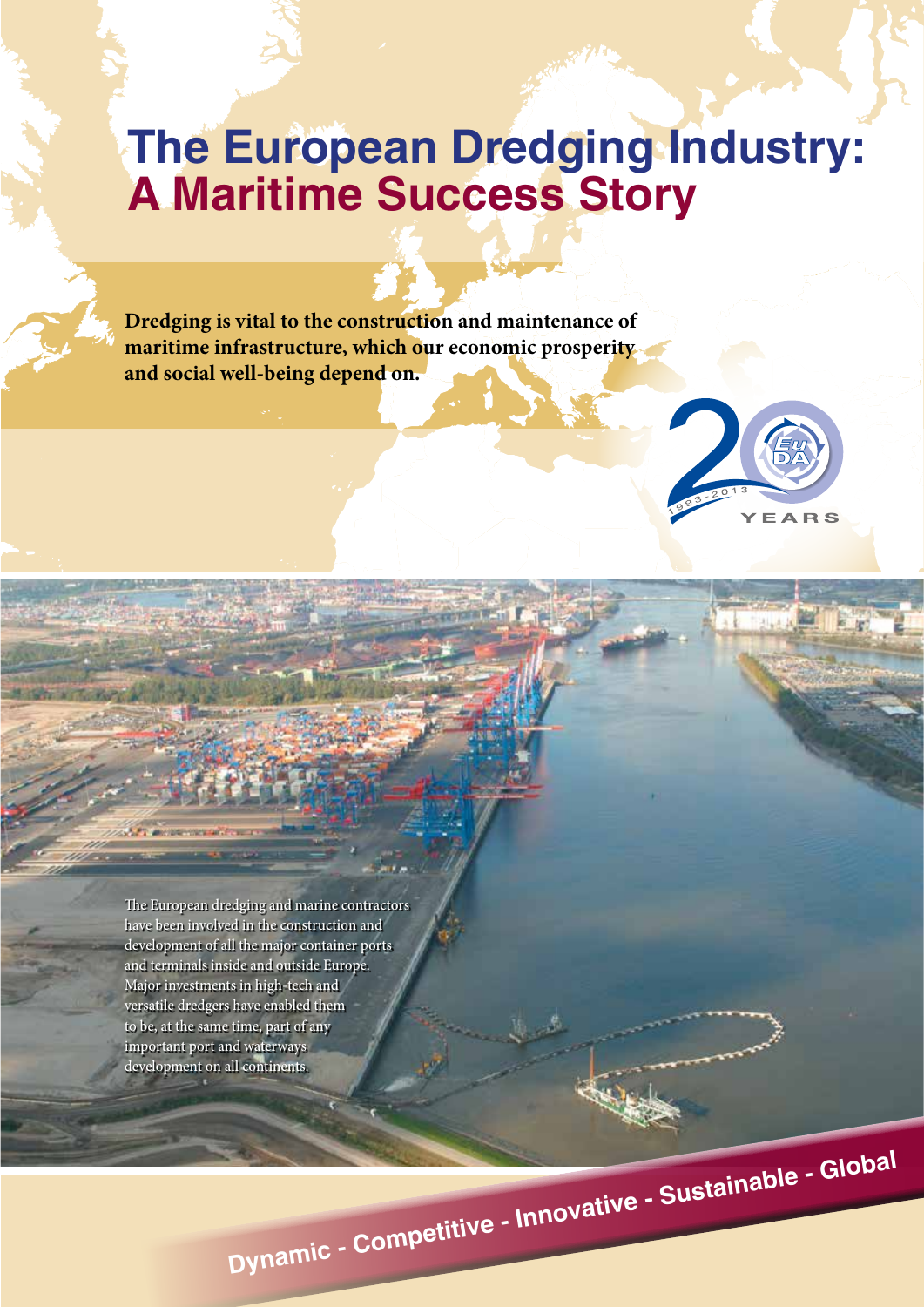# **Dredging means transporting: sand, rock, subsetion, subsetion, resp.man.**

Dredging is the maritime transportation of natural materials from one part of the water environment to another by specialised dredging vessels. In fact, in a usual dredging cycle, self-propelled trailing suction hopper dredgers, barges and other ships spend the majority of their time sailing back and forth between excavation sites and placement sites, transporting materials between the port and the borrow site; sailing between borrow sites; and sailing from sites where material has been extracted to unloading or placement sites.





**Trade Urban development**

### Dredging vessels support

- **•** Port infrastructure development;
- Land reclamation for commerce, residences and recreation;
- Energy enterprises including oil and gas exploration and delivery and offshore wind farms;
- Environmental remediation of brownfields and safe storage of contaminated materials;
- On every continent, in every corner of the world, European dredgers have ploughed the waterways of oceans, rivers and estuaries, carrying vital materials to improve the world's infrastructure.

## The European Dredging Industry is an integral part of the European Maritime Community

European dredgers are the natural allies of the European shipping industry and Port Authorities.

Port authorities in Europe and abroad know that:

*No dredging means no harbours, no ports, no access channels. Ultimately it means no economic development and no global trade.*

# European Dredgers contribute to a sound environment

Without dredging, waterborne transportation, supertankers, jumbo cargo ships as well as cruise ships would be impossible. Waterborne transport has been proven to be more environmentally friendly than any other transport modes.

## Fighting Climate Change: with sand and rock the European dredgers protect Europe's coastlines

European dredging vessels, jumbo and mega trailers, transport sand from far out at sea to replenish beaches on the lengthy coastlines of Europe and place rock to rebuild coastal defenses and dunes washed out by erosion and threatened by such consequences of climate change as the rising of the sea levels.

## Dredging vessels deliver and lay pipelines to bring offshore gas and oil to Europe and beyond

Growing global demands for energy are part of modern industrial reality. European dredging companies make it possible to reach oil and gas sites at sea, even in some of the most forbidding climates known on earth. They also build artificial islands for drilling oil & gas, offering an innovative alternative solution to oil rigs.

### Above photos from left to right:

Trade: *Aerial view of construction of London Gateway container terminal, UK.* Urban development: *Land reclamation of Palm Island in Dubai, UAE.*  Environment: *Sediment treatment and storage AMORAS-project in the port of Antwerp, Belgium.*  Tourism: *Extension of the cruise terminal of Freeport, Bahamas.*  Coastal protection: *Innovative coastal protection project Zandmotor in the Netherlands.* Energy sector: *Landfall of gas pipeline Nord Stream between Germany and Russia.*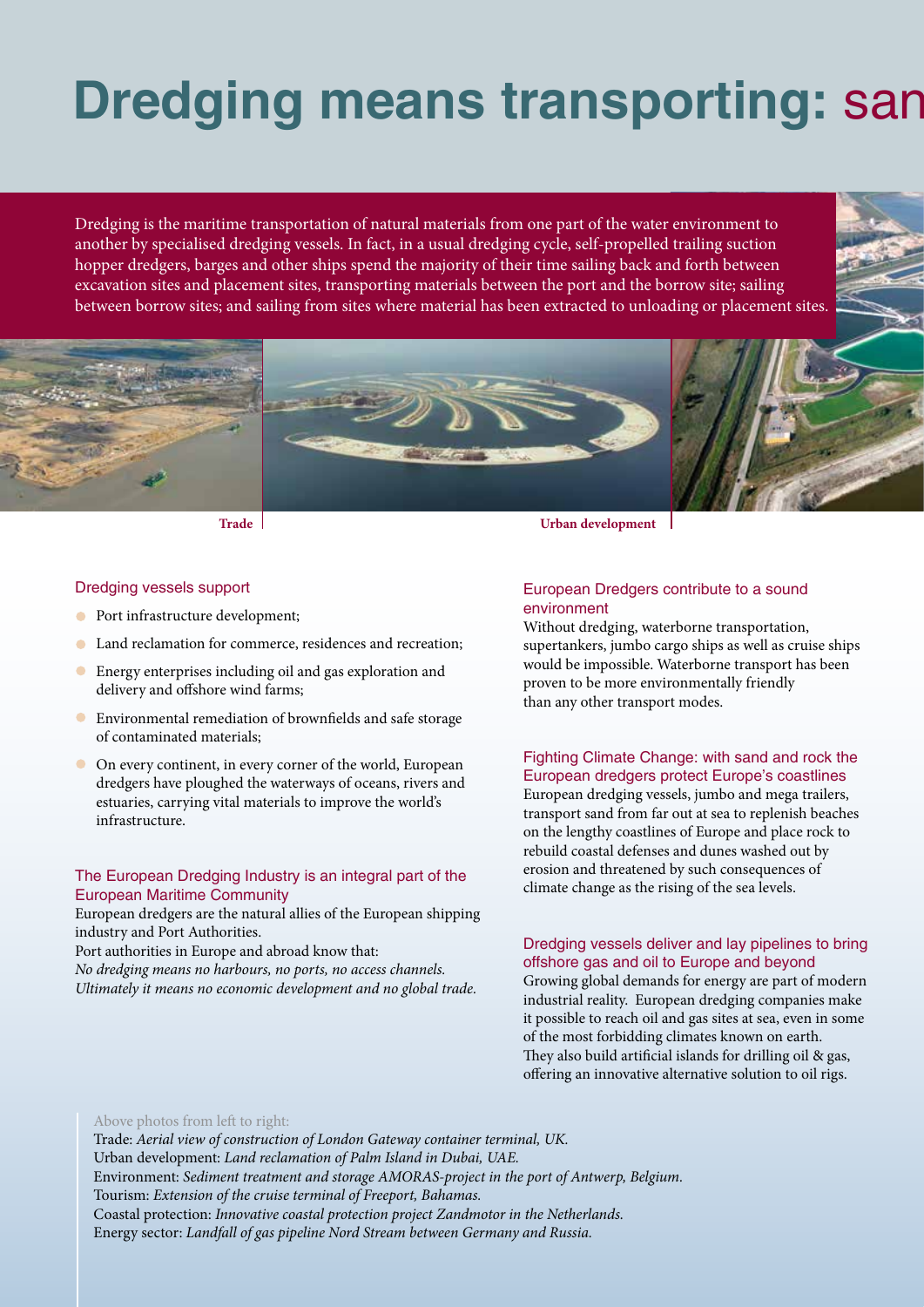# **d, rock, gravel, silt, subsea structures.**



**Energy sector**

**The European Dredging Industry is an essential part of the Maritime Cluster that has created Europe's excellent reputation for maritime infrastructure construction**.



# "THE MARITIME CLUSTER OF EUROPEAN EXCELLENCE"

European dredging companies are part of an historical maritime tradition developed over centuries as seagoing nations.

This "business cluster" includes specialist contractors, in-house training facilities based on high-tech dredging and navigation simulators, consulting and advisory offices, specialised shipyards, technical institutes and universities, diversified suppliers and public port authorities and ministries. Working together these organisations support and stimulate each other – they increase productivity of the companies in the cluster.

They drive innovations and they stimulate new business in the field.

Together they keep Europe in the forefront of the maritime industry.

A typical example is the "Building with Nature" approach, that was developed to integrate Nature, and its forces, into the project design, in order to integrate the project into Nature.

# "No Dredging, No Shipping, No Global Trade"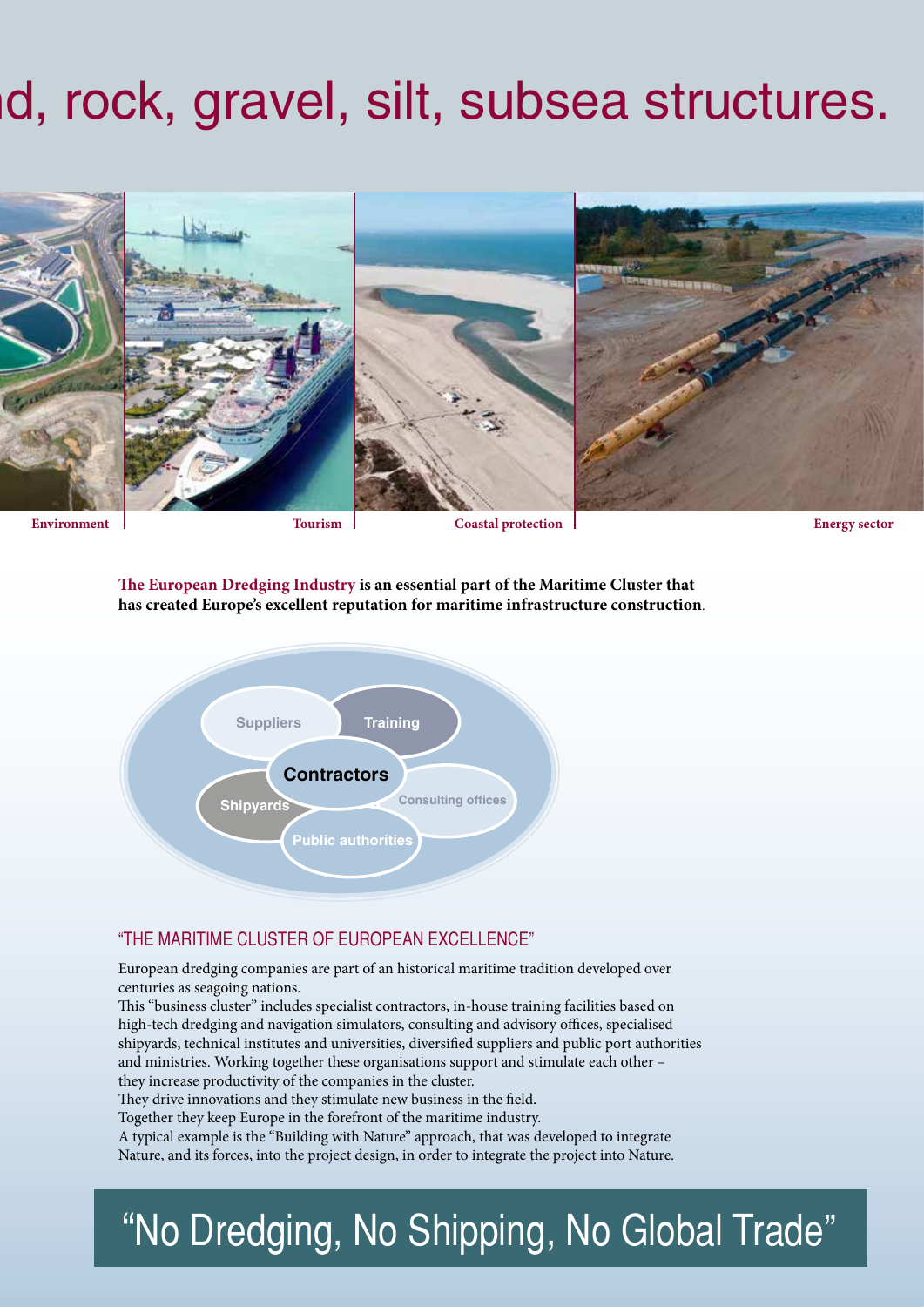# **Facts & Figures: The Dredging Indust**

# **European dredging companies lead the world:**  European dredging companies have a **90% market share** of dredging in worldwide open markets (2012). Annual maritime turnover of the European dredging companies (2012): **€ 7.5 billion** (more than doubled since 2000). 90% **Turnover**

Despite the downturn in the global economy since 2008, considerable innovation and investments have enabled EUDA companies to show a steady growth rate.

# Total annual turnover for dredging worldwide (2012): **€ 11.3 billion**.

# **Fleet**

European dredging contractors own and operate **49% of the global Trailing Suction Hopper dredgers fleet**,including some of the largest and most technologically advanced vessels.

European Dredging Fleets: **98% of European trailing suction hopper dredgers** have an IMO registration and a seagoing class certificate.

European dredging contractors own and operate **40% of the global Cutter Suction dredgers fleet**, including some of the largest and most technologically advanced vessels.



1/3 of dredging vessels are European flagged; they do 2/3 of the world's dredging work.

"Long distance maritime transport of dredged material has made possible projects in Hong Kong, Singapore and Panama, as well as the expansion of European ports, such as Rotterdam, Antwerp, Le Havre or Hamburg, enhancing their global competitiveness."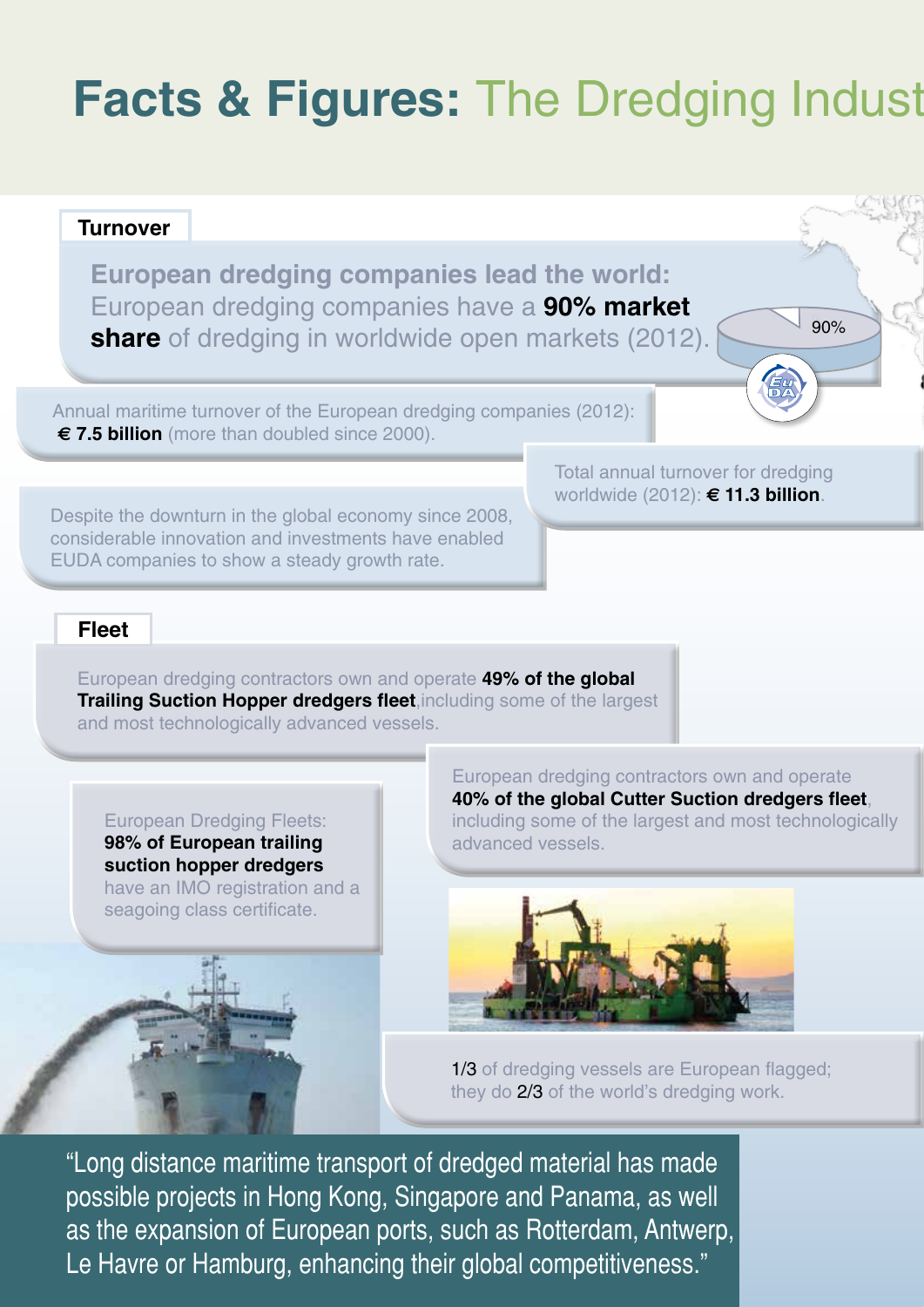# **Factor Express:** *Fracts* is an Economic Engine for Europe.

# **Investments**

European investments by European dredging companies from 2008-2012: **€ 7 billion**.

> European innovation has created new markets: **2.5% of turnover is re-invested** in Research & Development.

# **Employment**

Direct employment: **25,000 people**, with the four largest European dredging companies alone doubling their workforces in recent years.

Indirect employment: **48,300 people** including suppliers, shipbuilders and consulting engineers.



All dredging personnel are well-trained and highly skilled professionals, with more than **40% having Bachelors and 18% Masters Degrees**.

# **Locations**

**70%** of all operations by European dredging companies take place outside Europe, yet almost **90%** of return flows back to Europe.

European dredging vessels can dredge to depths of **155 metres**.

"Studies made at the Institute of Transport and Maritime Management, University of Antwerp, indicate that the direct spin-off from the overseas activities of the European dredging contractors to Europe is as high as 90%. This results from the industry's high dependency on European subcontractors and suppliers".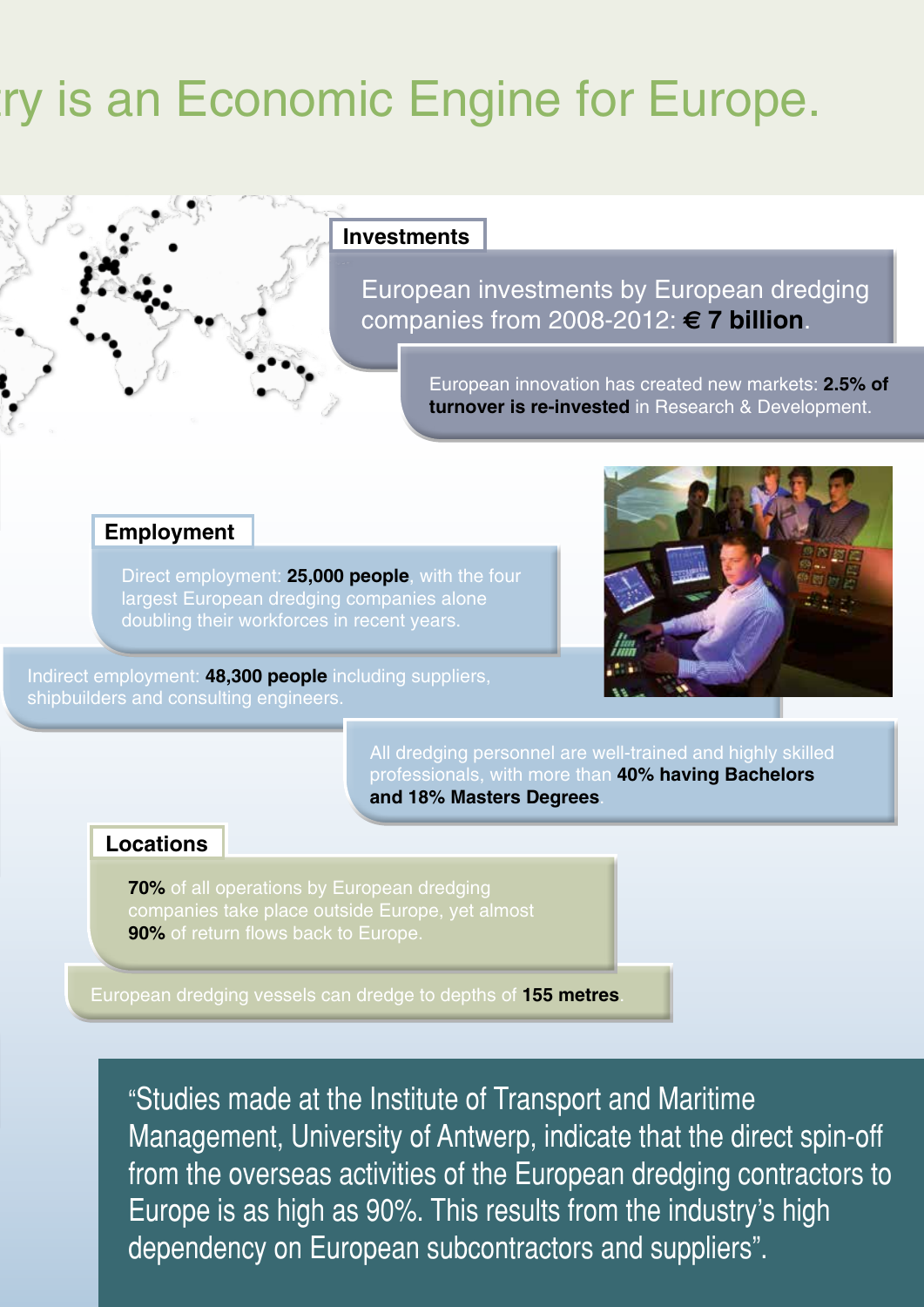# **What European Dredgers Want: A**

Fair trade without barriers will prevent distorted competition and allow access for all to global markets.

# Where we work: The successful tracks of the European dredging industry are visible everywhere on Earth

- Construction and extension of the Suez Canal and the Panama Canal (1);
- Land reclamation for the airports of Chek Lap Kok (Hong Kong), Changi (Singapore), Sydney (Australia), Taipa (Macao), Doha (Qatar) (2);
- Land reclamation for all the recently developed artificial islands in the Gulf (Palm Islands, The World, Port Rasheed (Dubai), Al Marjan islands (Ras Al Khaimah), Al Raha Beach (Abu Dhabi), Pearl Qatar (3);
- $\bullet$ Construction of large-scale container ports in Abu Dhabi, Hong Kong, Germany, France, UK, Malaysia, Singapore, Netherlands, Belgium and elsewhere (4);
- $\bigcirc$ Construction of LNG ports in Qatar, Mexico, Peru, Belgium, Netherlands and Australia; pipeline laying in the North Sea and Russsia, construction of energy islands in the UAE and Saudi Arabia (5);
- $\bullet$ Construction of the world's largest far-shore wind farms off Belgian, Dutch, UK and Scandinavian coasts (6);
- Historical coastal protection works in the Benelux (Delta Plan, Sigma Plan) and worldwide (Australia, Europe, Asia) (7);  $\bullet$
- $\bullet$ Construction of the ports of Tanger (Morocco), Richards Bay, Durban (South Africa), Mangalore, Mumbai and Dhamra (India), Suape and Sepetiba (Brazil), Duqm (Oman) (8).



# How we do it: Fair play, fair wages, fair contracts

# Companies outside of Europe praise us, emulate us and copy us

Abroad the European dredging companies are a model for other nations and favourite service suppliers as well. European dredgers are there when needed: in Hong Kong, Dubai, Australia, Panama. Whenever the development of maritime infrastructure is at stake, the expertise of European dredging contractors is highly sollicited.

### European dredgers are fiercely competitive

European dredging contractors welcome competition – fair and straightforward. Stiff competition contributes to innovation; it sharpens our prices; it ensures the best possible maritime solutions. European dredging contractors always fully comply with environmental safety and labour regulations.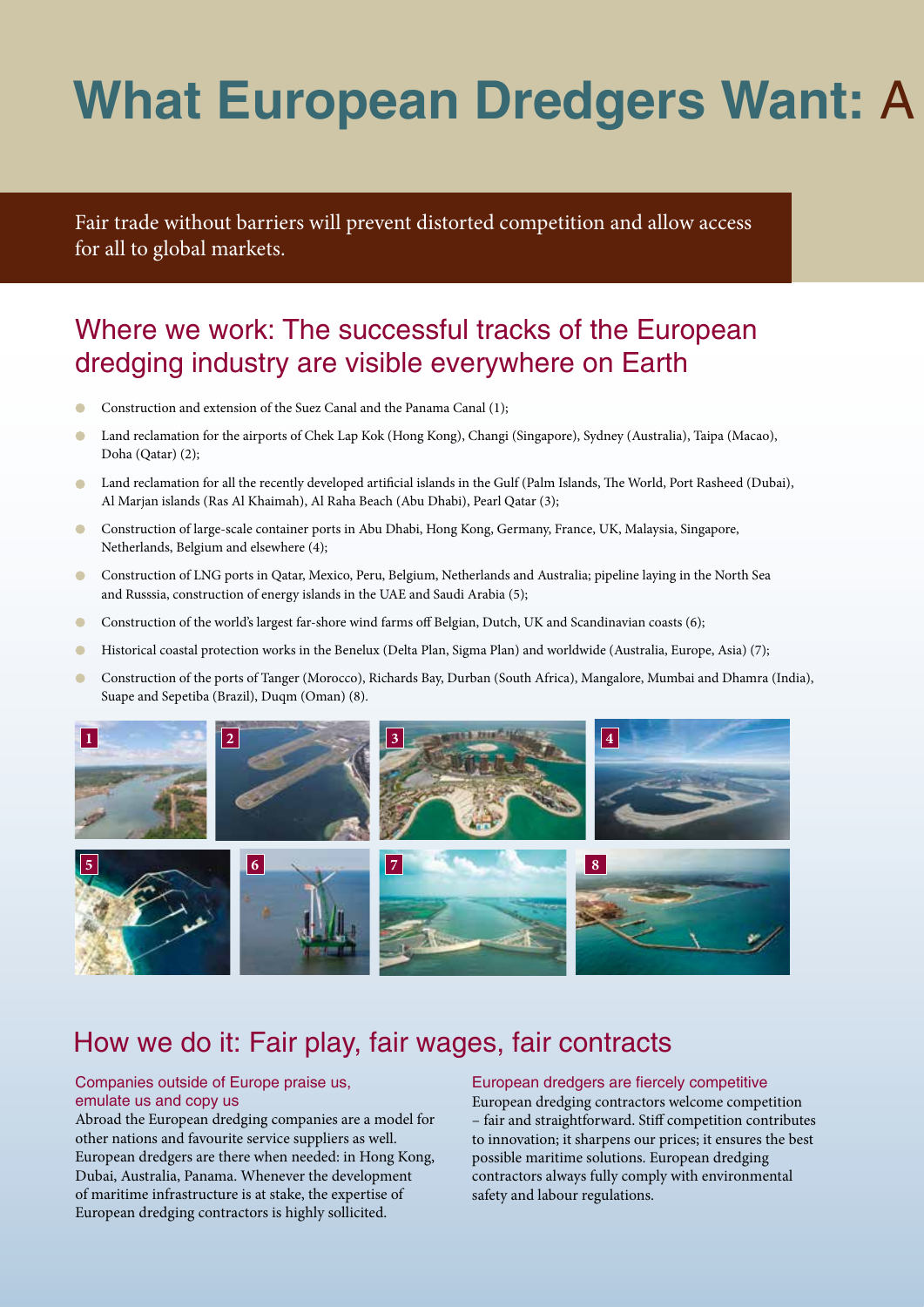# **Level Playing Field &** Access to Markets without Barriers.

# Unfair practices by foreign competitors distort competition

Development aid to Africa should not result in a reduction of competition (tied aid). Copying and use of technology developed through expensive research in Europe, without any payment of IPR, has devastating effects on European R&D investment decisions. Blatantly ignoring environmental and safety standards gives a huge cost advantage to foreign dredging companies that offer low-quality, harmful products and services. Distorted competition is an impediment to healthy growth.

## At home in Europe, the contributions of European dredging companies to the world economy are sometimes forgotten

European dredging companies are contributors to the high quality of life on the European continent. We are an essential part of the economic, social and environmental fabric of the European Union.

The European dredging industry generates hundreds of thousands of jobs, helps provide a cleaner environment, protects European coastlines from the threats of climate changes.

# To maintain our competitive edge, the European Dredging Industry needs recognition and support from the European Community

The European dredging industry designs and develops unique high-tech equipment. Constant innovation guarantees excellent performance when building new ports and harbours, or maintaining existing ones, or helping Europe to adapt to climate change. The majority of significant technical and environmental improvements stem from the hard work, in-depth research and engineering efforts on the drawing tables of European dredging contractors.

"Unfair competition practices are like coastal erosion: markets are eroded and lost at a steady pace; left untackled in the long term, they can wear out even the most resilient of companies."

The European Dredging Industry asks that European and non-European companies abide by the same rules and regulations worldwide:

- **All companies should follow the same international norms and standards including environmental ones;**
- **Fiscal policies should be fair and consistent;**
- **Labour regulations should be fair, consistent and socially responsible;**
- **World markets should be open and accessible on the basis of reciprocity;**
- **Fair access to funding for international infrastructure projects should be available to all parties.**

Without a doubt, European dredging companies are the world leaders in the construction of maritime infrastructure and land reclamation. Working together, we can ensure it remains so.